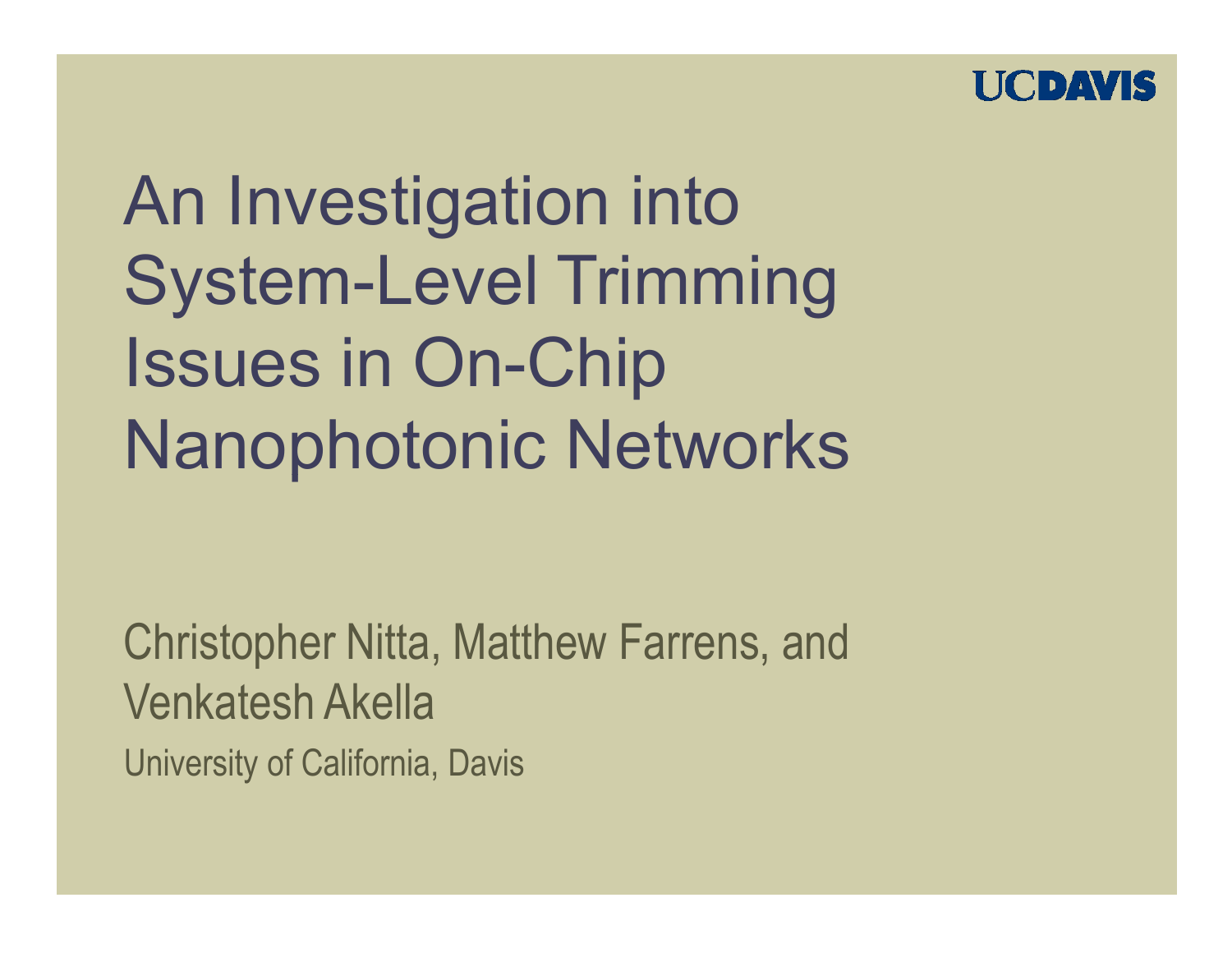## **On-Chip Photonic Network**



- External Laser
- **Microring Resonators**  $\bullet$  .
	- Thermally Sensitive
	- Require Trimming
- Microring Trimming
	- Red Shift Use Heating
	- Blue Shift Use Current Injection
	- Literature Assumes Fixed Cost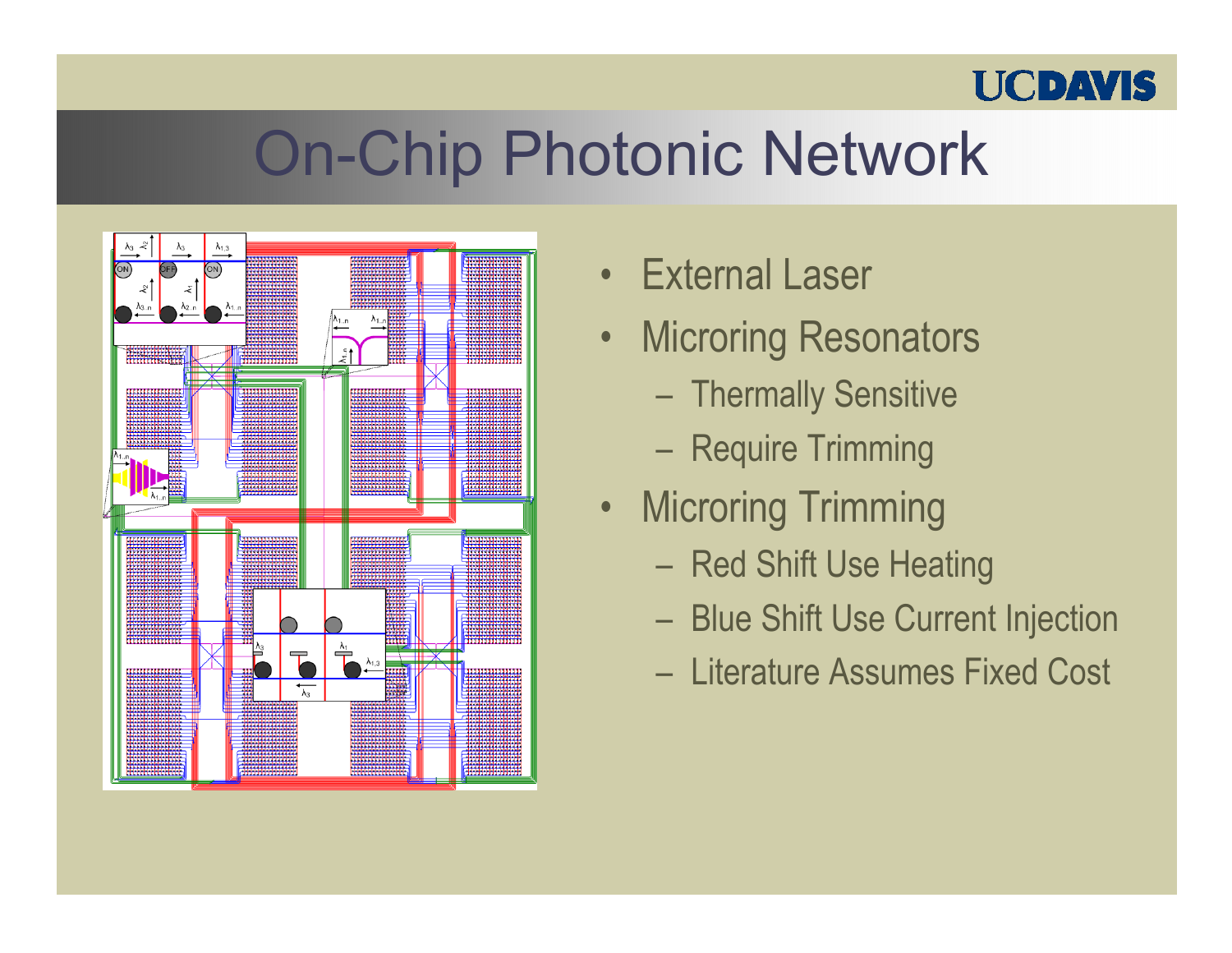

### Overview

- Trimming Power Analysis
- Technique to Mitigate Trimming Problem
- Resilience in Photonic Networks
- Conclusions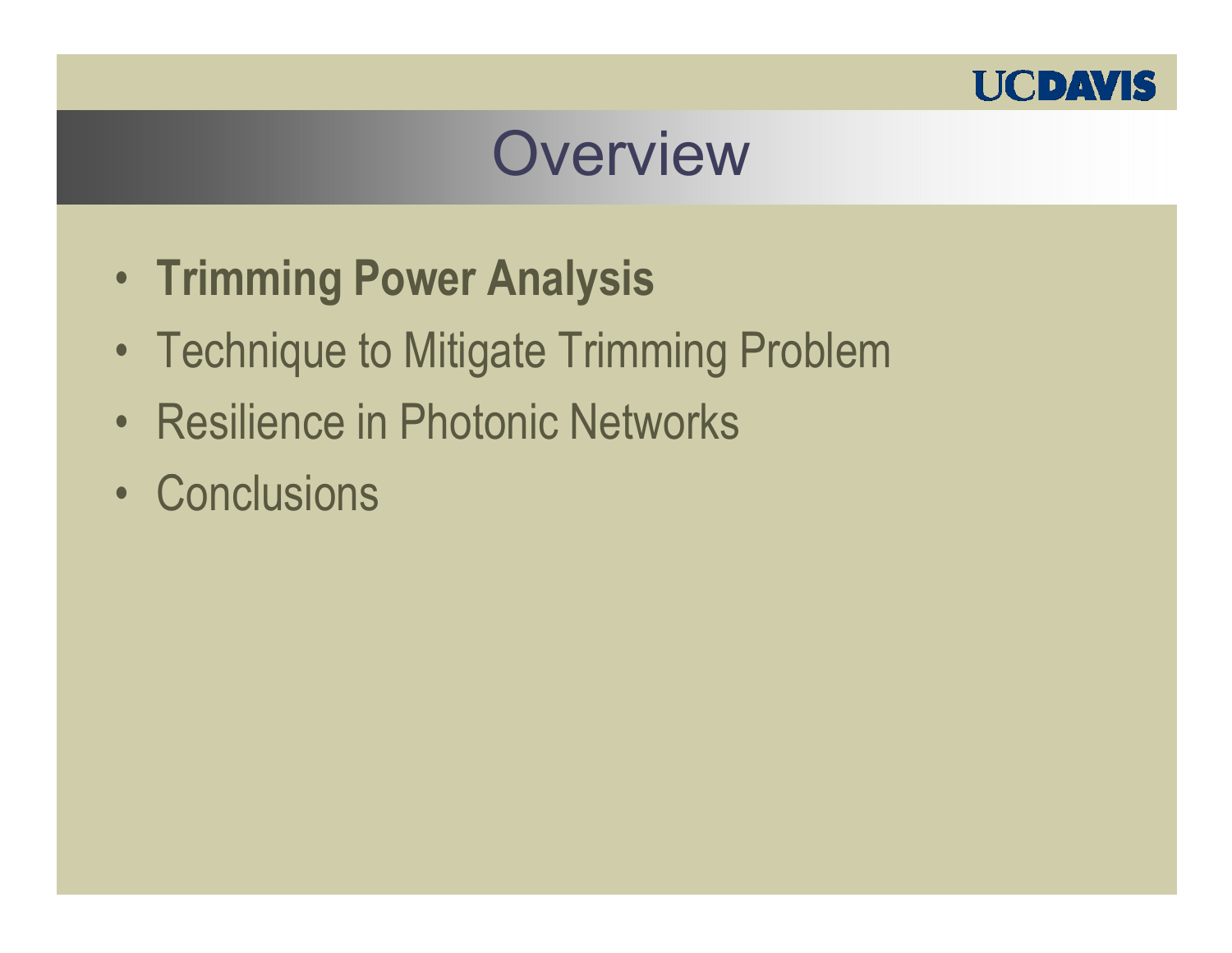

# Methodology



- Developed Simulator (Mintaka)  $\bullet$
- Used Hot-Spot 5.0 to **Determine Temperature** 
	- 90 W/m°K Conductance<sup>1</sup>
	- $-1.63e6$  J/m<sup>3</sup>°K Spec Heat<sup>1</sup>
	- Steady State Solver
- Closed Loop to Solve for **Trimming Power**
- Varied Ambient Temperature

[1] Aubain, M., et al., "In-Plane Thermal Conductivity Determination in Silicon on Insulator (SOI) structures through Thermoreflectance measurements," Materials Research Society Symposium Proceedings Volume 1267, 2010.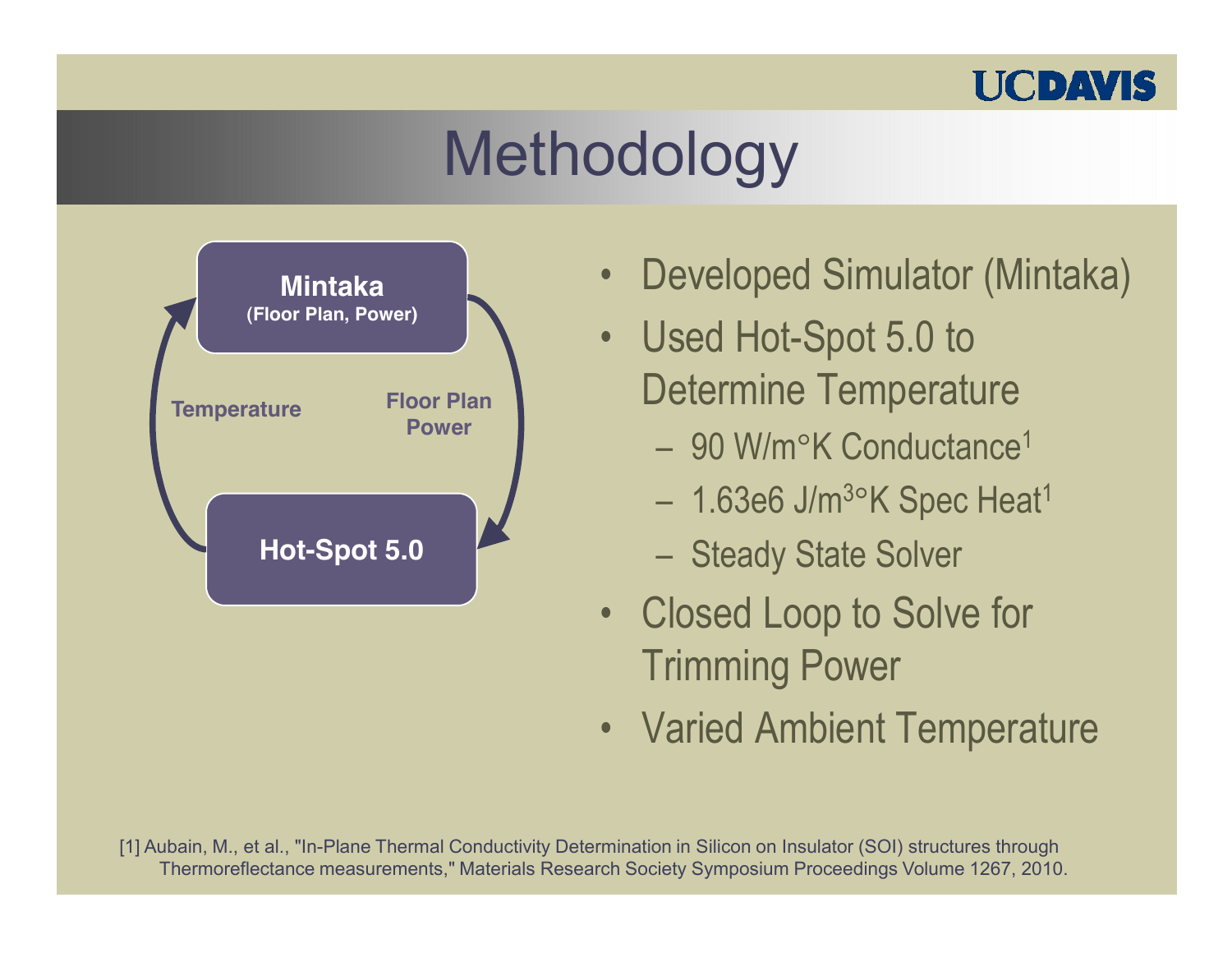

### Baseline



 $\bullet$ Optical Crossbar

- 64 node, 64 wavelengths
- ~524K Microrings
- 484mm<sup>2</sup> Area
- $\bullet$ Heating  $-$  ~5.1W/°K
- $\bullet$ **Current Injection** 
	- Thermal Runaway <1°K
- Temperature Control Window (TCW)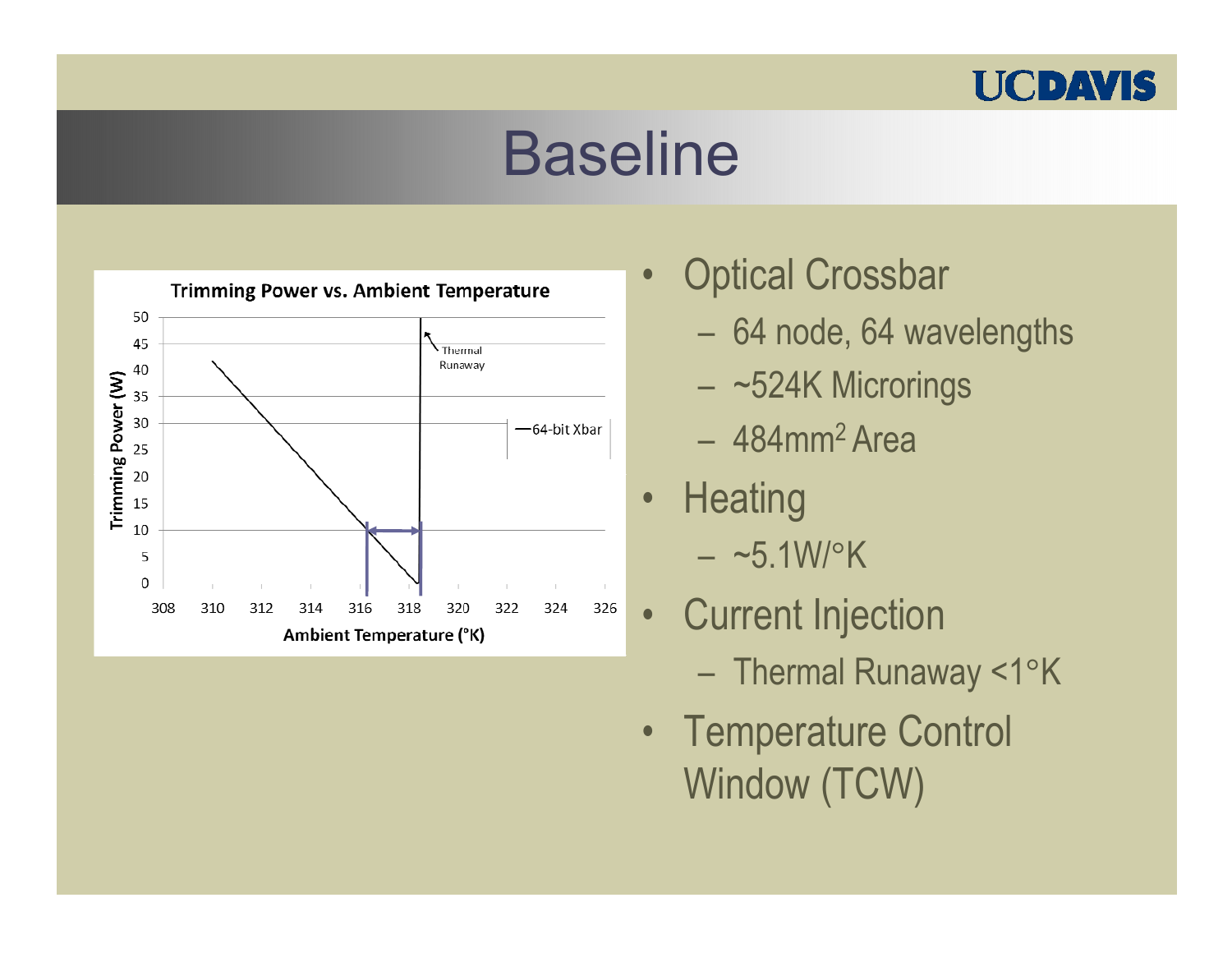

### **Fewer Microrings**



- **Optical Crossbar**  $\bullet$ 
	- 64 node, 32 wavelengths
	- $-$  ~270K Microrings
	- $-484$ mm<sup>2</sup> Area
- Heating  $\bullet$  $-$  ~5.1W/ $\rm ^{\circ}K$
- **Current Injection**  $\bullet$ - Thermal Runaway <4°K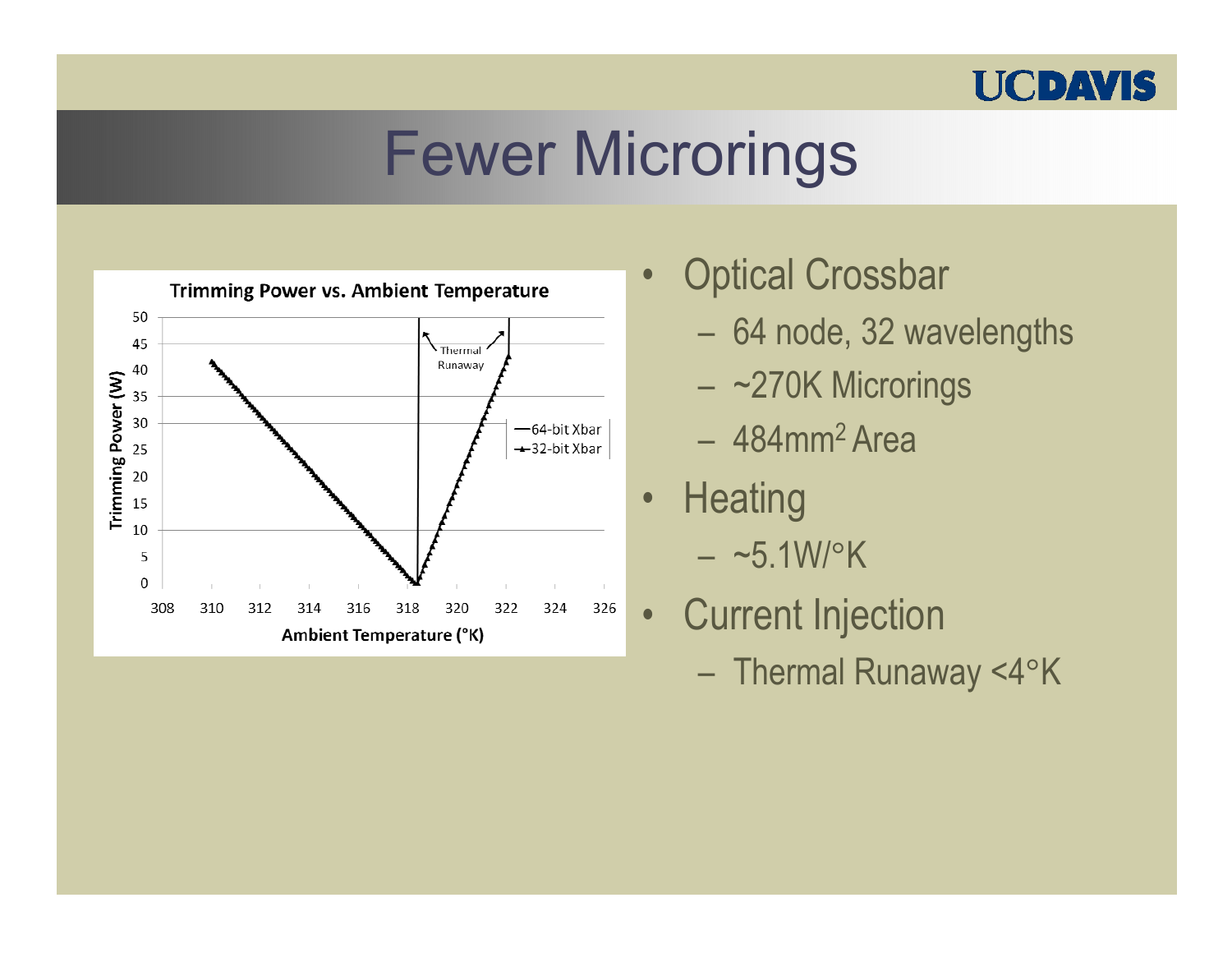# **Change Die Area**



- **Baseline**  $\bullet$ 
	- $-484$ mm<sup>2</sup> Area (22mm sq)
	- $-$  ~5.1W/ $\degree$ K Heating
- **Medium**  $\bullet$ 
	- 400mm<sup>2</sup> Area (20mm sq)
	- ~4.9W/°K Heating
- **Small**  $\bullet$ 
	- $-324$ mm<sup>2</sup> Area (18mm sq)
	- $-$  ~4.6W/ $\degree$ K Heating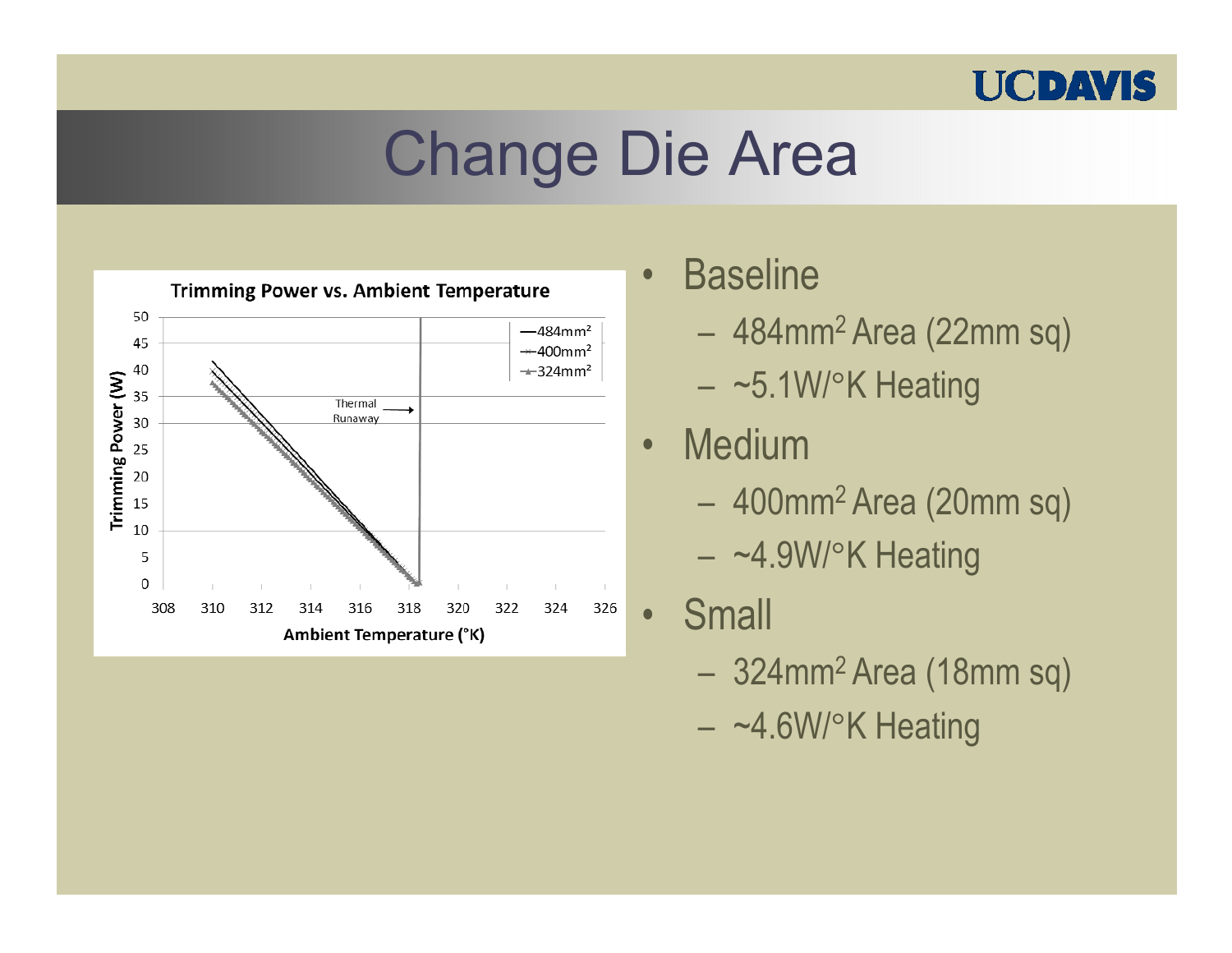# **Partial Athermalization**



- **Baseline** 
	- $-$  ~524K Microrings (64-bit)
	- $-$  0.09nm/ $\mathrm{K}$  Drift
	- $-$  ~5.1W/ $\degree$ K Heating
	- Thermal Runaway <1°K
- PMMA<sup>2</sup>  $\bullet$ 
	- $-$  0.027nm / $\rm K$  Drift
	- $-$  ~5.1W/ $\degree$ K Heating
	- ~3.0W/°K Current Injection

[2] L. Zhou et al., "Athermalizing and trimming of slotted silicon microring resonators with uv-sensitive pmma upper-cladding," Photonics Technology Letters, IEEE, vol. 21, no. 17, pp. 1175-1177, Sept.1, 2009.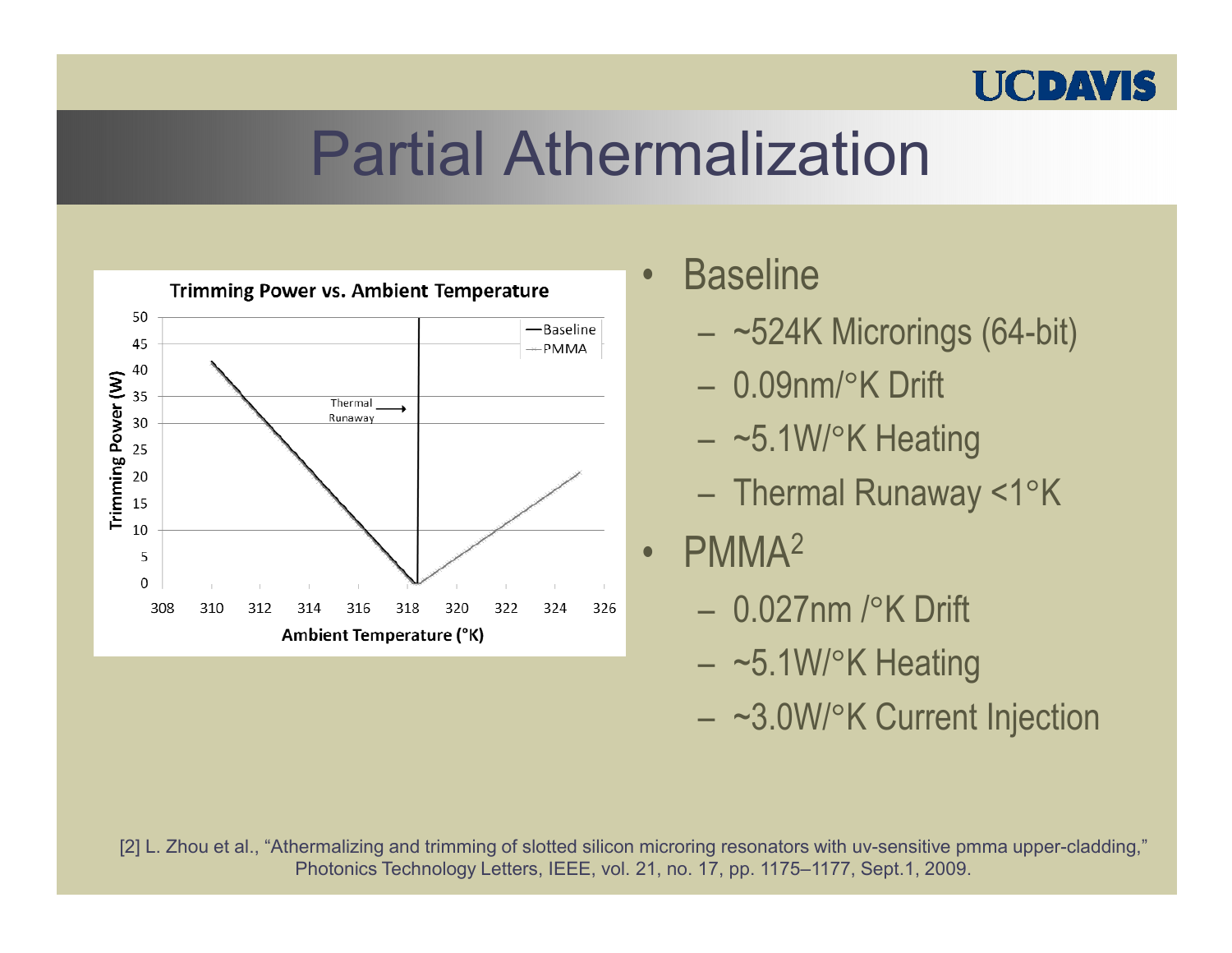### **Partial Athermalization**



- **Baseline vs. PMMA**  $\bullet$ 
	- Both ~5.1W/°K Heating
	- 0.415W Delta Heating
	- 0.08°K Lower Minimum **Temperature for PMMA**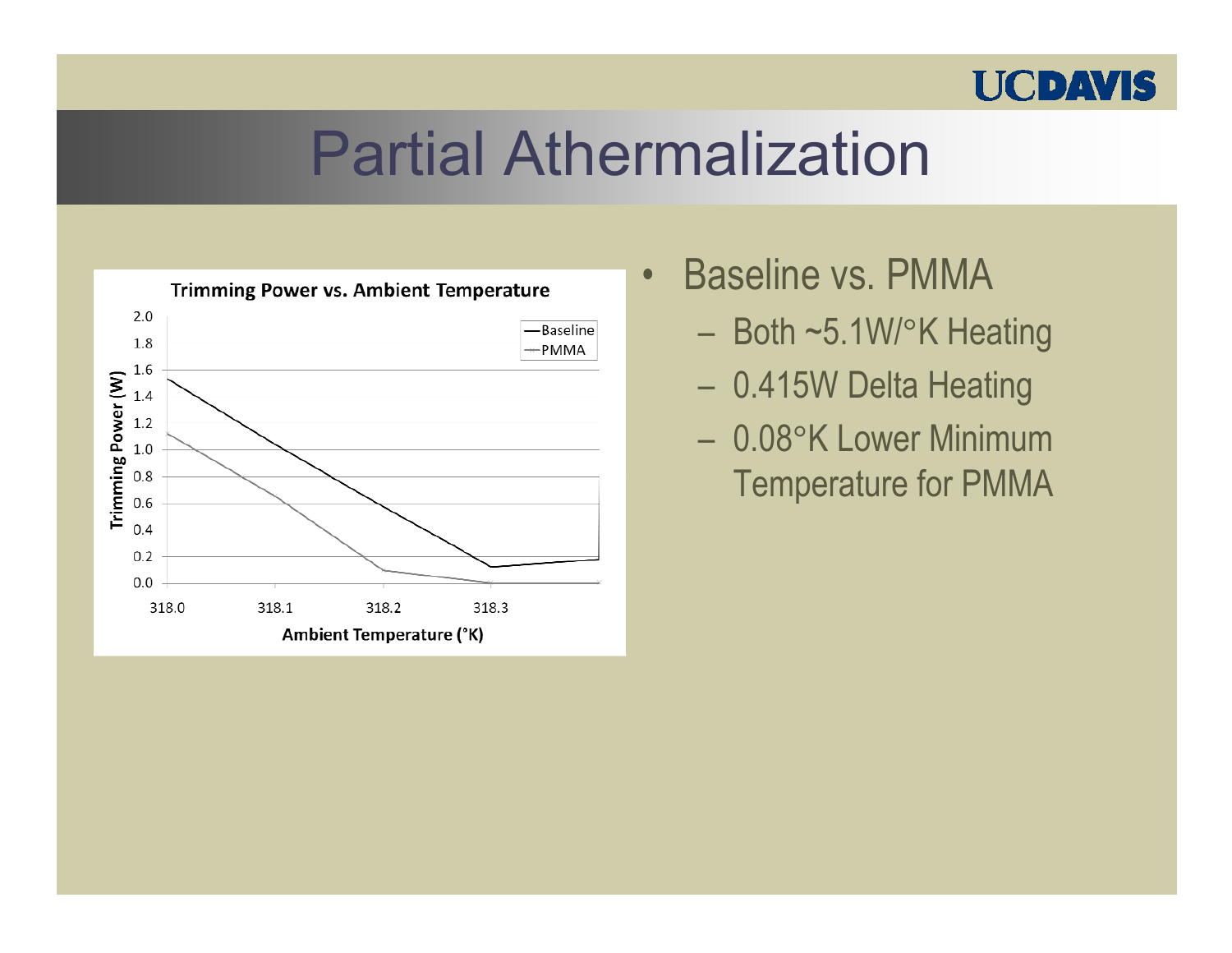

### Overview

- Trimming Power Analysis
- Technique to Mitigate Trimming Problem
- Resilience in Photonic Networks
- Conclusions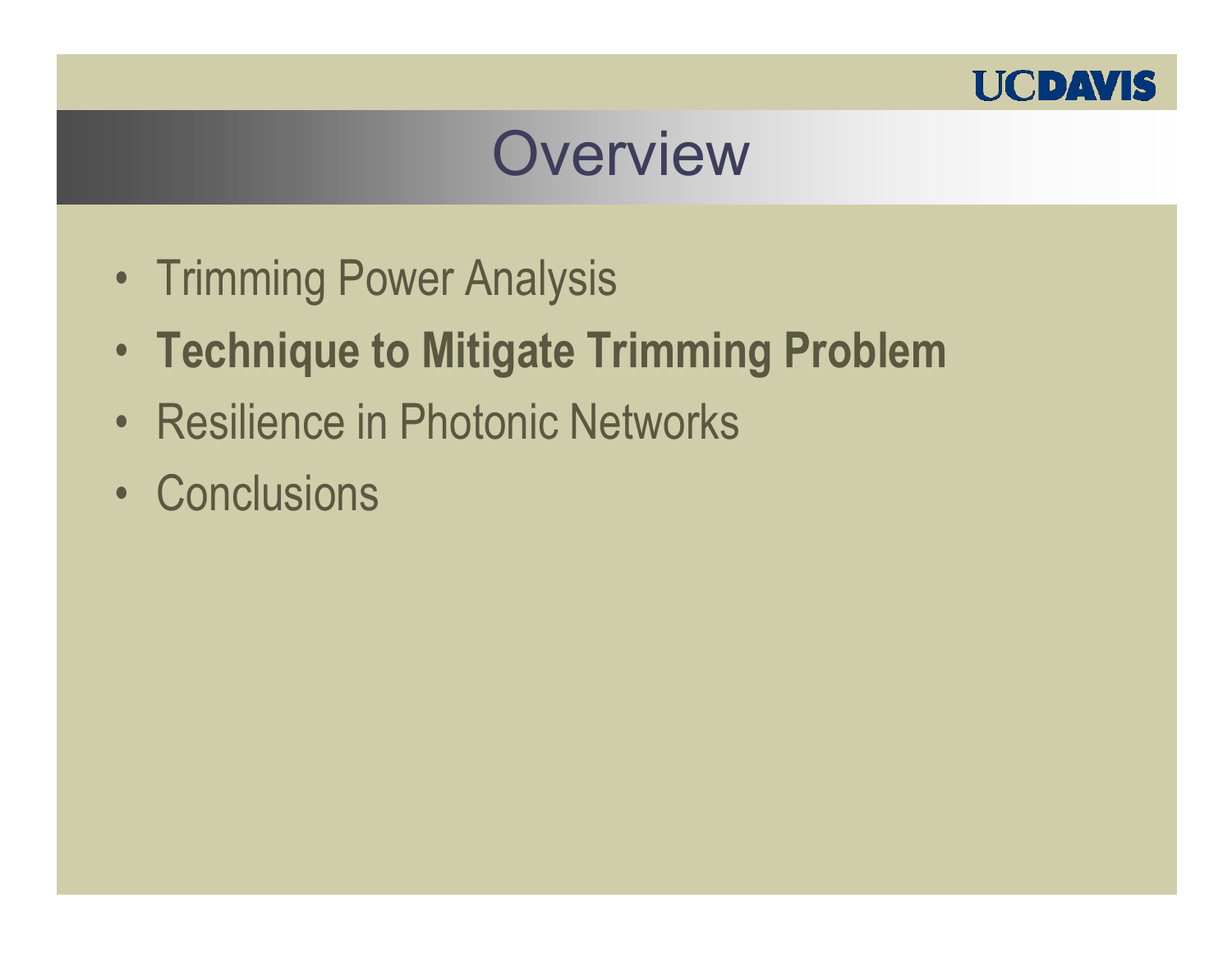

- Additional Rings on Both **Sides of Spectrum**
- Rings Heat
	- Increase Current to Hold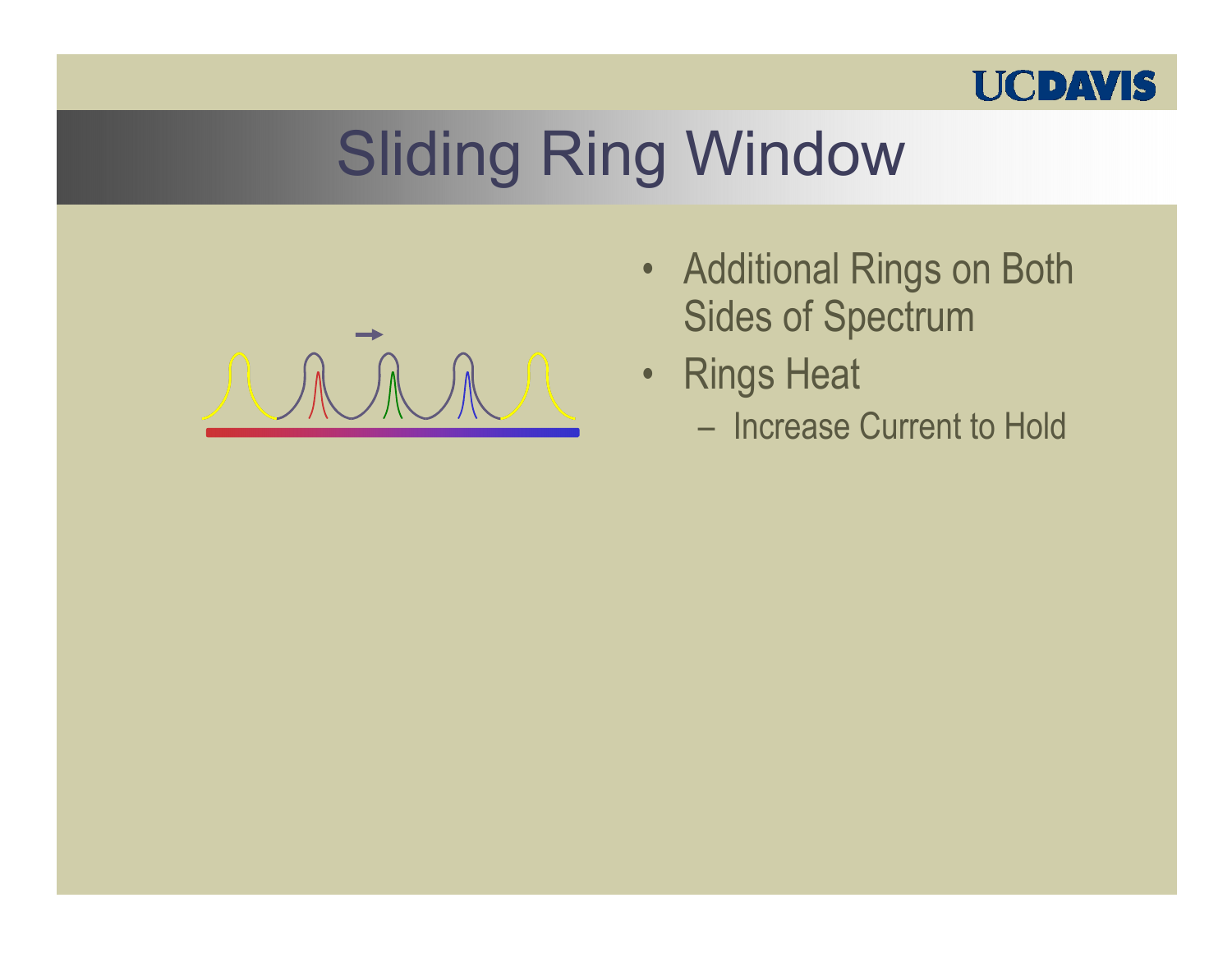

 $\bigwedge$ 

- Additional Rings on Both **Sides of Spectrum**
- Rings Heat
	- Increase Current to Hold
	- Reduce Current Once **Heated for Full Shift**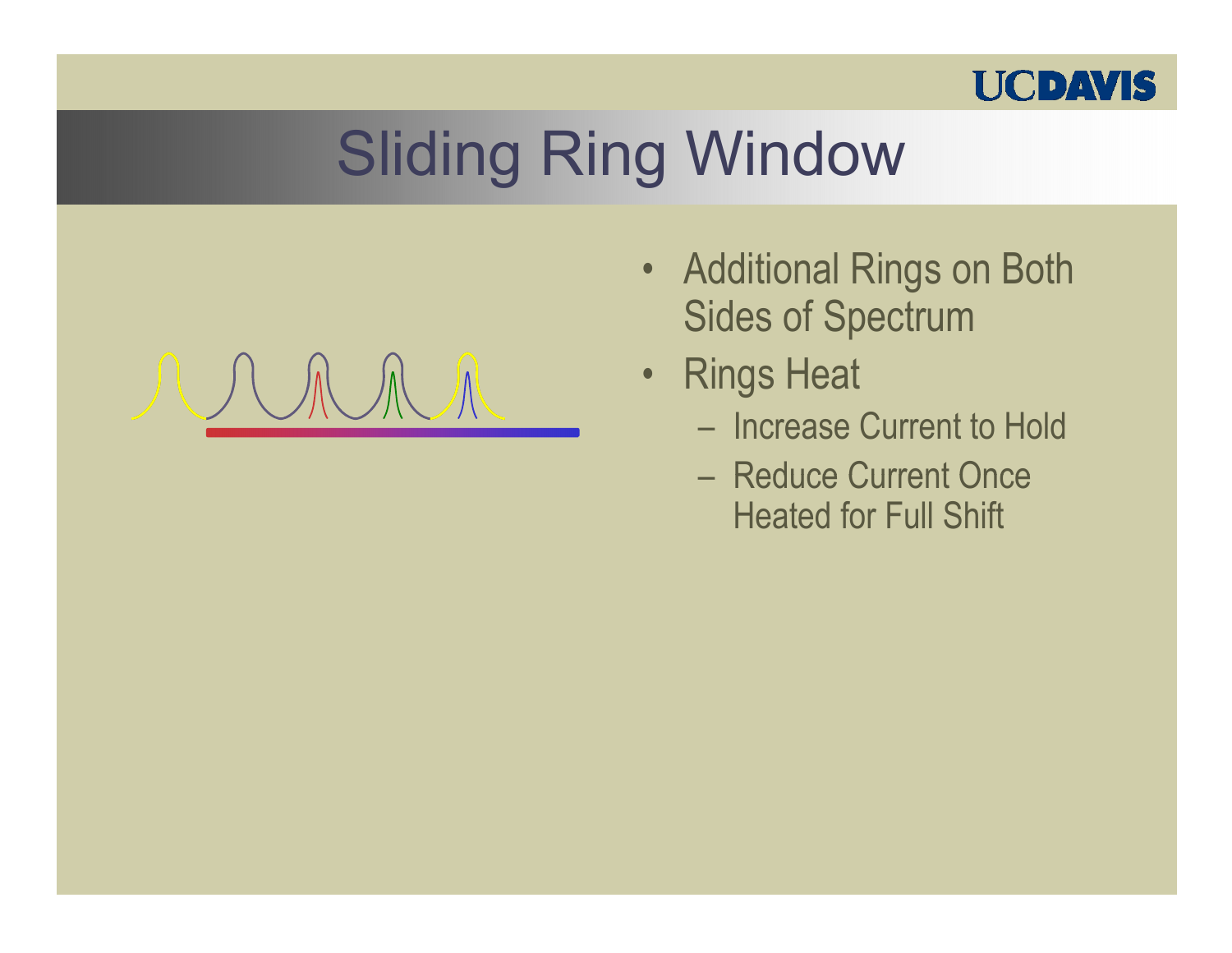

 $M$   $N$ 

- Additional Rings on Both **Sides of Spectrum**
- Rings Heat
	- Increase Current to Hold
	- Reduce Current Once **Heated for Full Shift**
- Rings Cool
	- Allow Drift Initially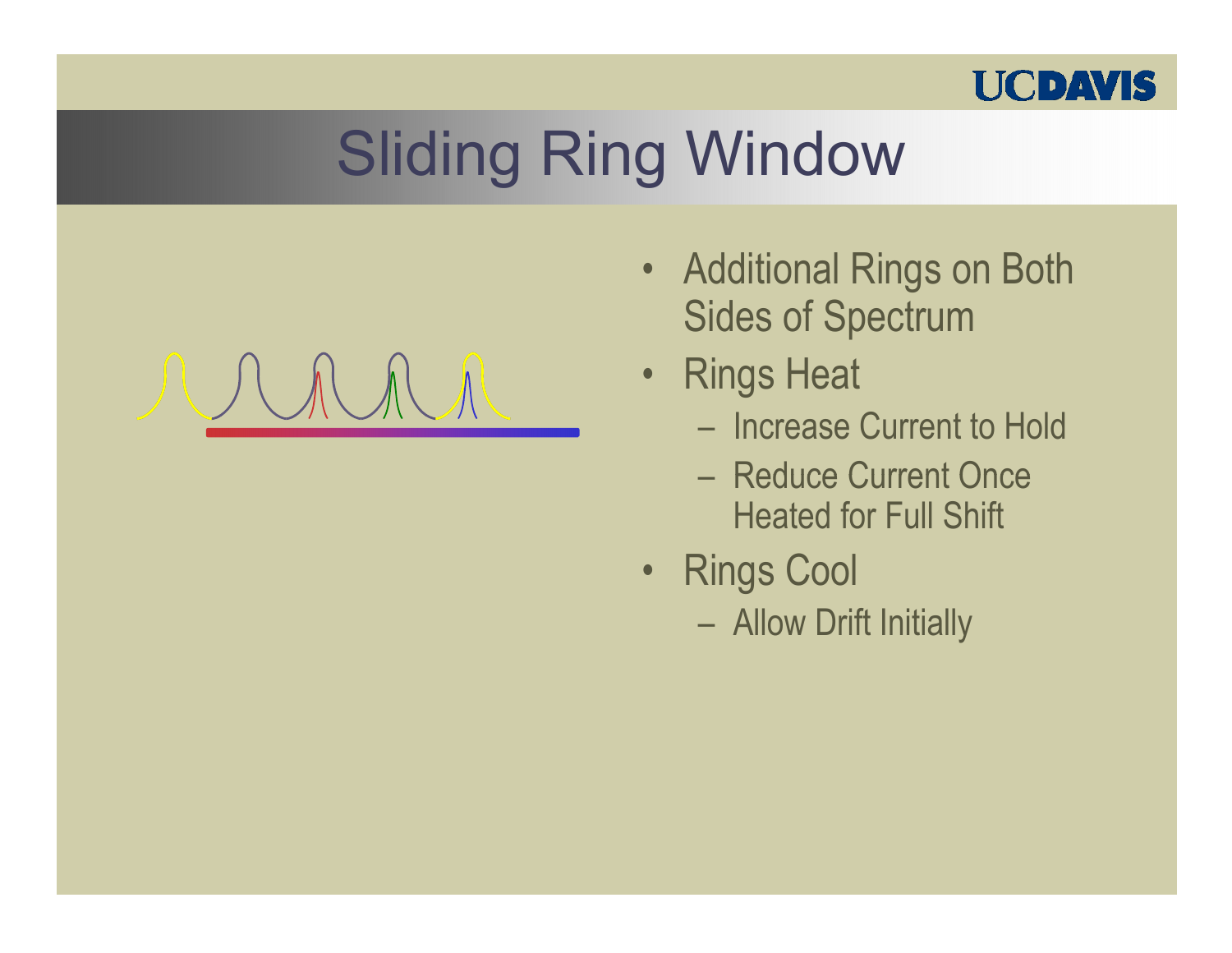

- Additional Rings on Both **Sides of Spectrum**
- Rings Heat
	- Increase Current to Hold
	- Reduce Current Once **Heated for Full Shift**
- Rings Cool
	- Allow Drift Initially
	- Increase Current to Force **Full Shift**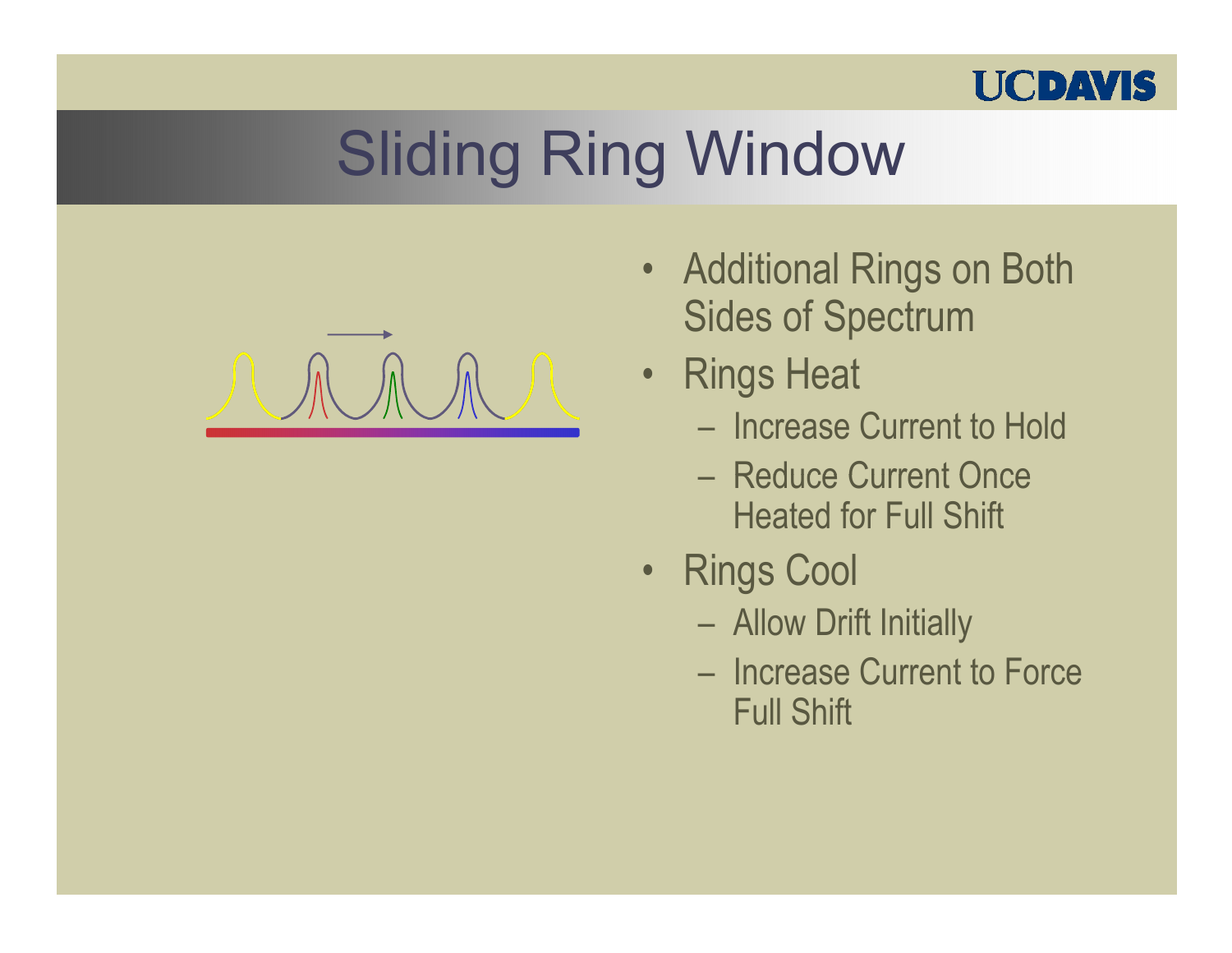# Sliding Ring Window Results



- $\bullet$ Baseline SRW
	- 2 Additional Rings per Group
	- ~540K Microrings
	- 5.1°K TCW with 10W Budget
	- Increase TCW from 2.2°K

#### $\bullet$ PMMA SRW

- ~20°K TCW with 12W Budget
- Increase TCW from 6.4°K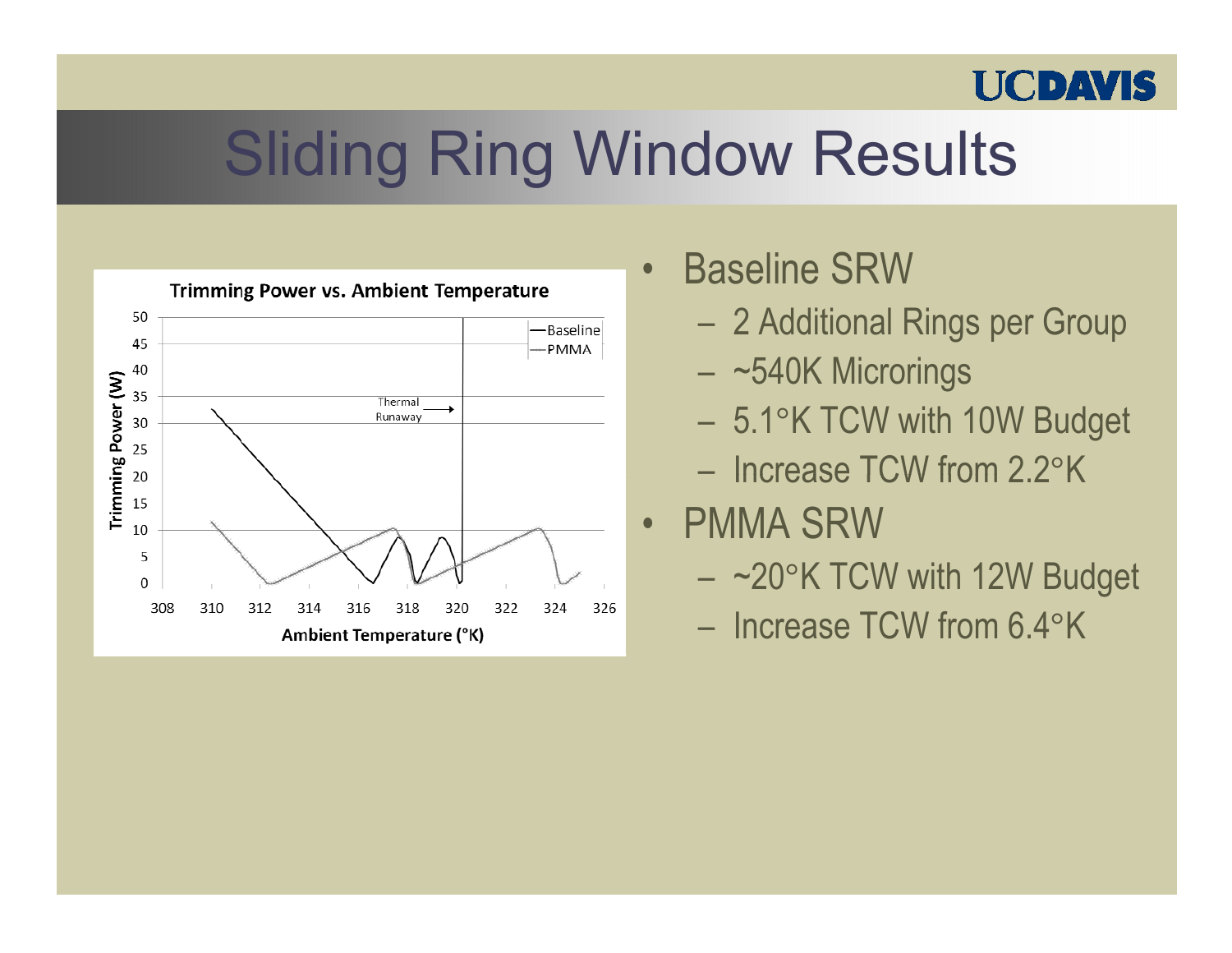

### Overview

- Trimming Power Analysis
- Technique to Mitigate Trimming Problem
- Resilience in Photonic Networks
- Conclusions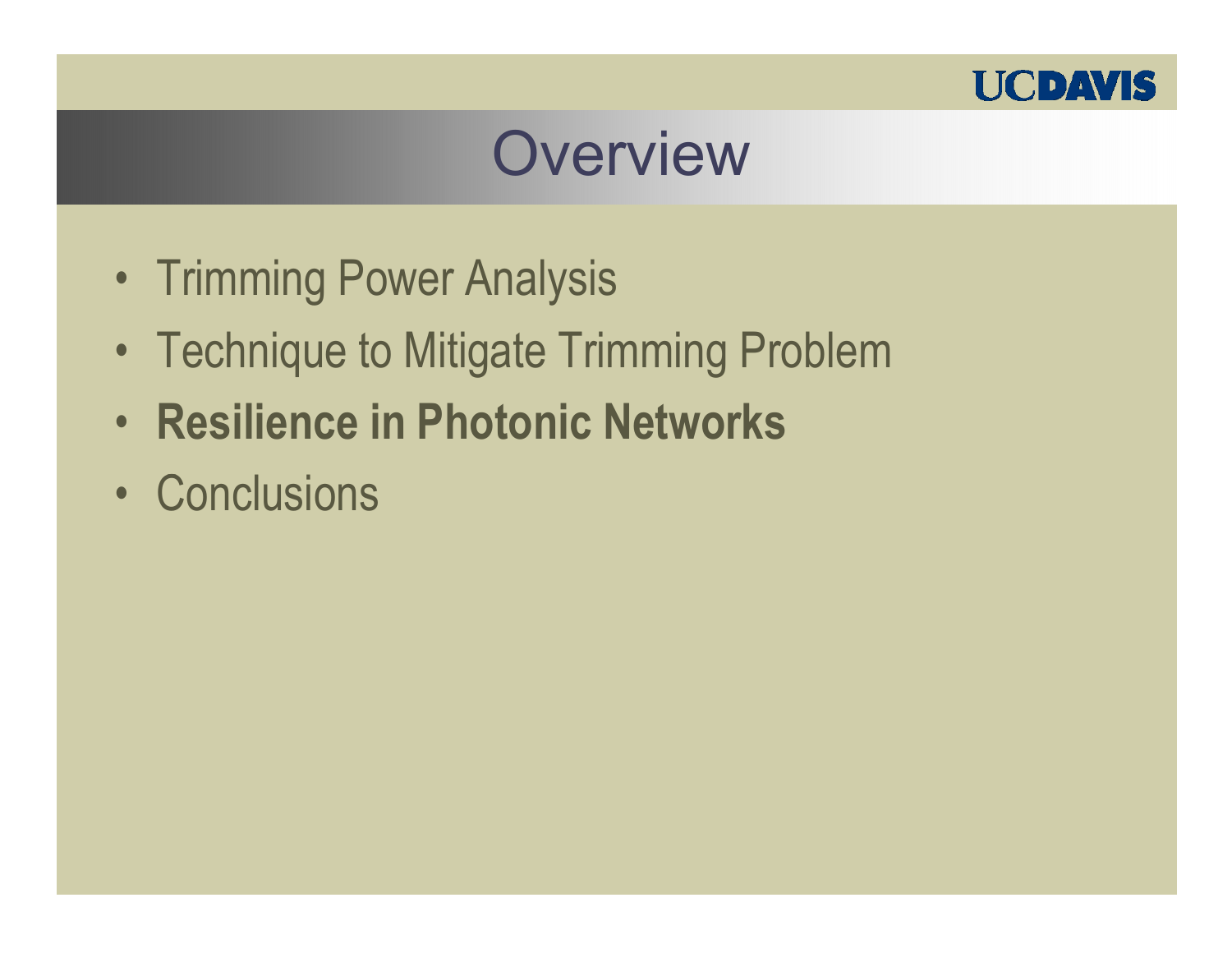# **Resilient Photonic Networks**

- Tradeoff Surplus Bandwidth for Resilience
- Communication Power Mostly Prepaid
	- External Laser Static Overhead
	- Trimming Static Overhead
- Fault Model Necessary
	- Must Incorporate Unique Features of Photonics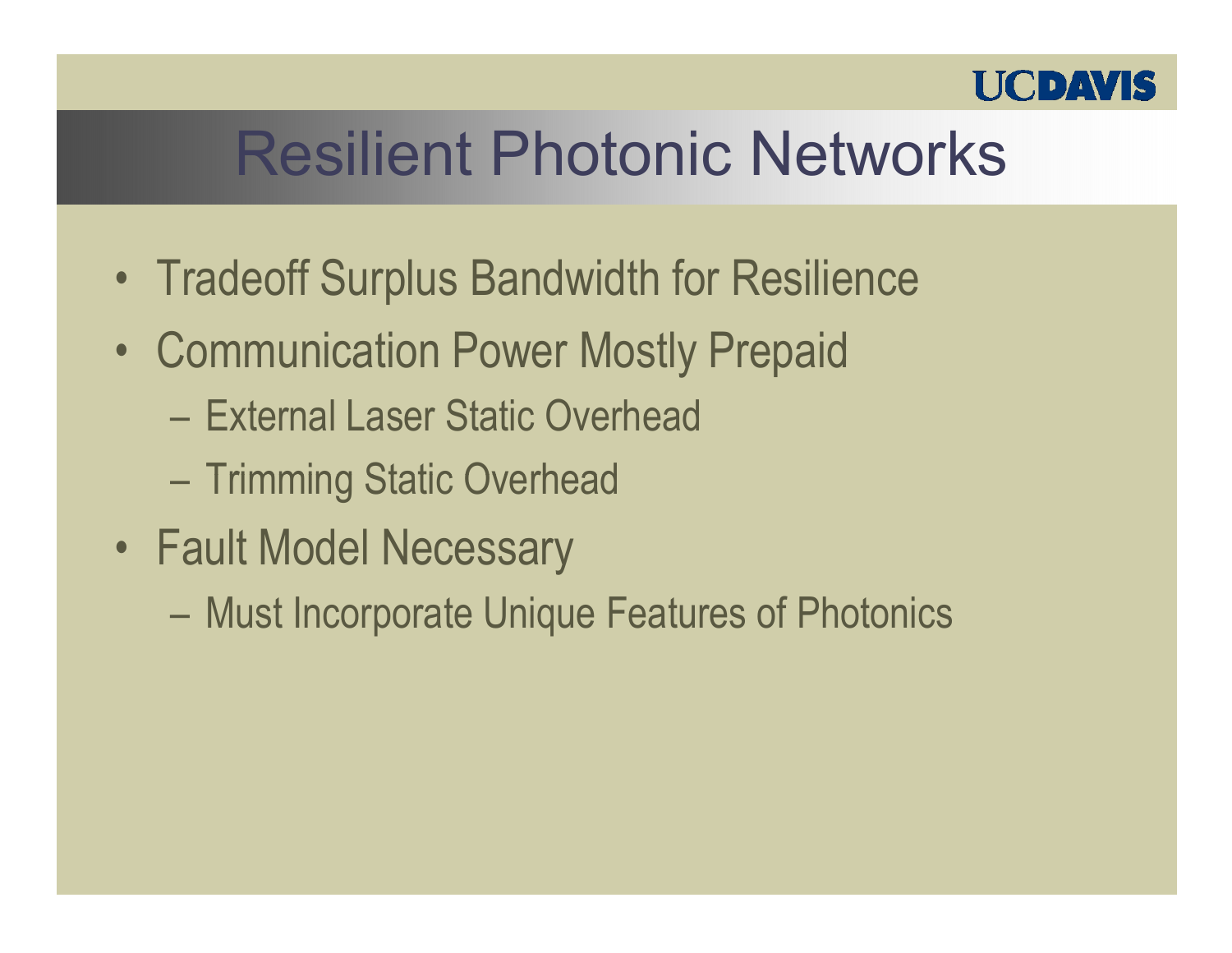

- Microring Faults
	- Attenuation

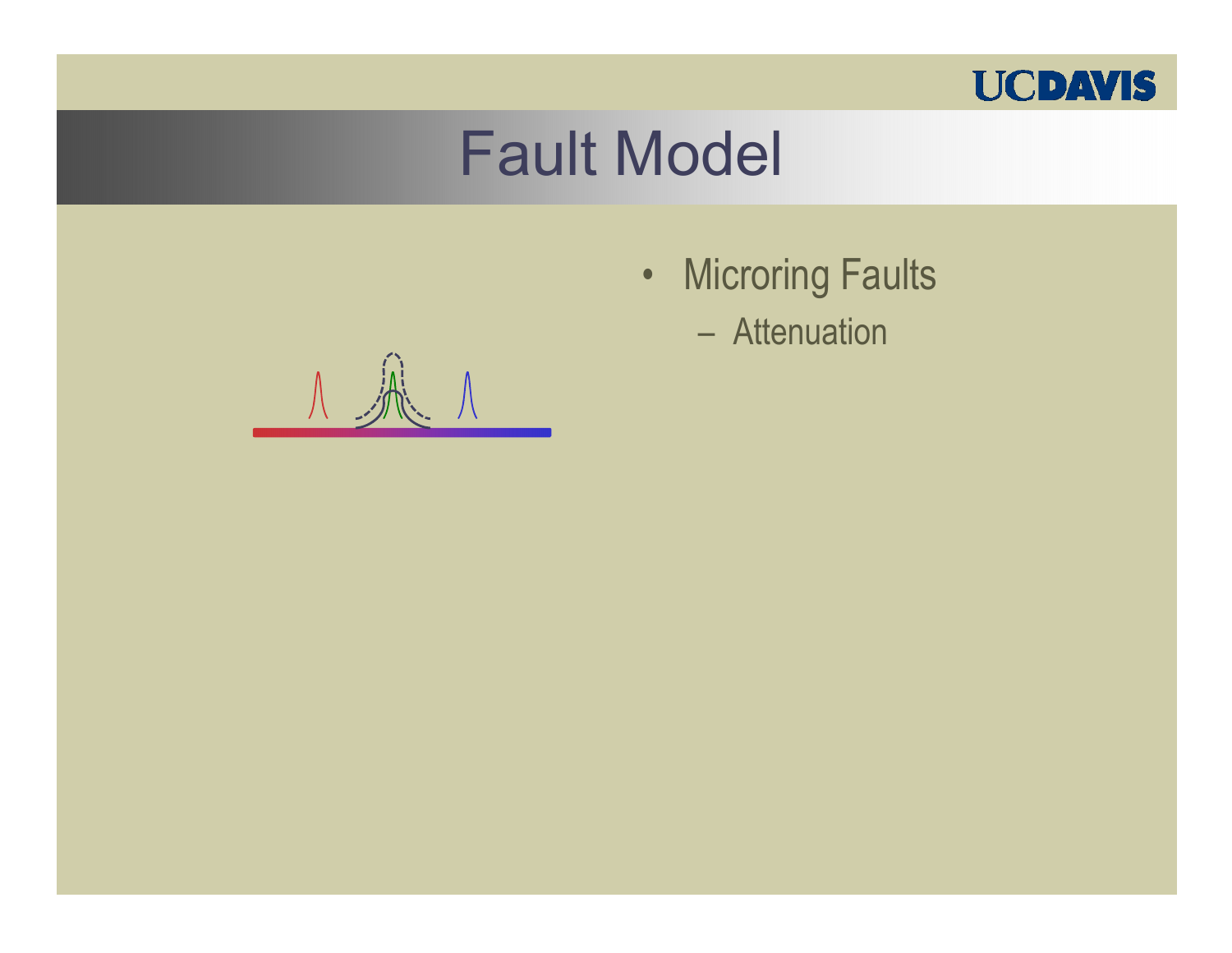

#### **Fault Model**

 $\mathcal{N} \setminus \mathcal{N}$ 

- Microring Faults
	- Attenuation
	- Off Resonance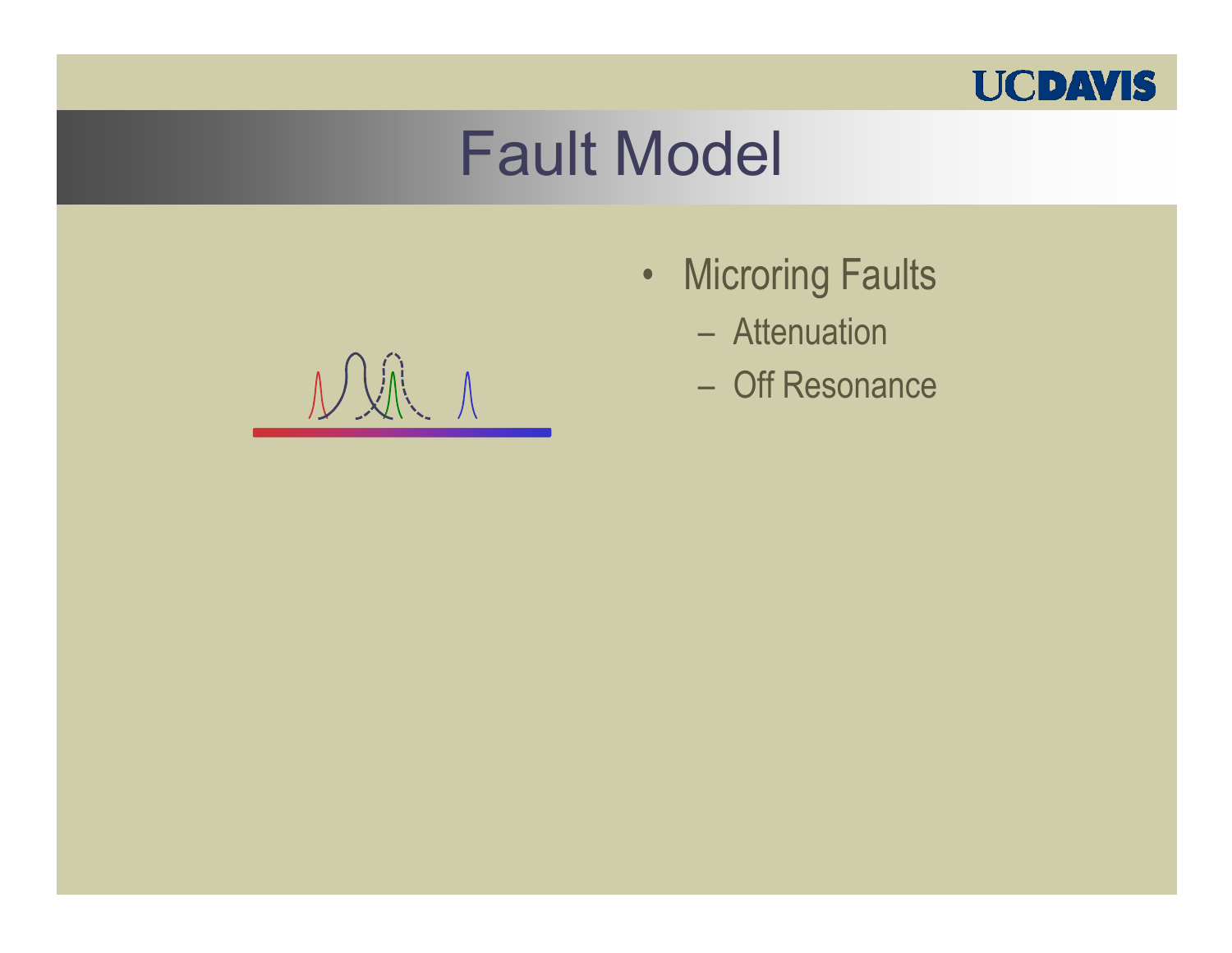



- Microring Faults
	- Attenuation
	- Off Resonance
- Off Resonance Rings
	- Non-Interfering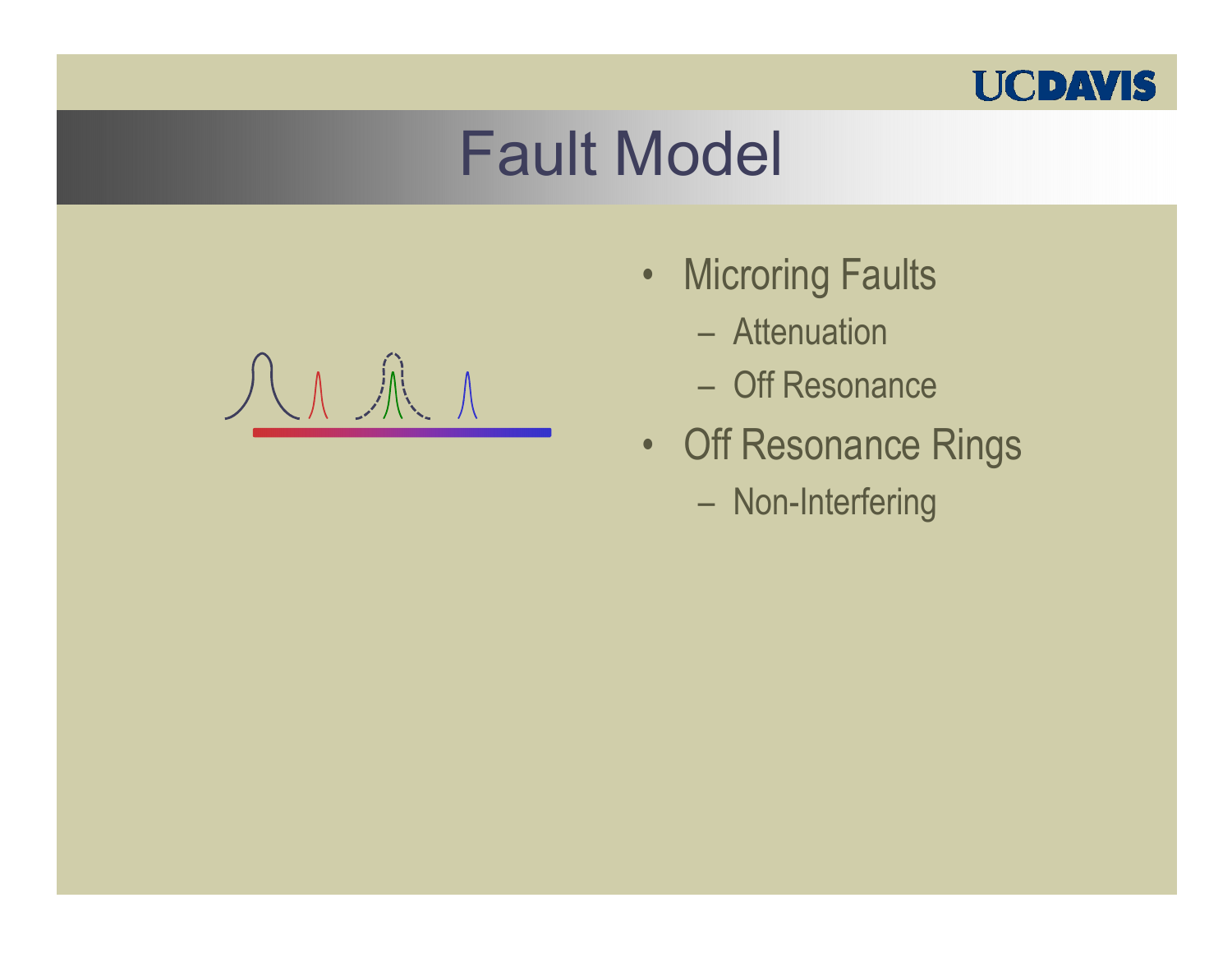

- Microring Faults
	- Attenuation
	- Off Resonance
- Off Resonance Rings
	- Non-Interfering
	- Interfering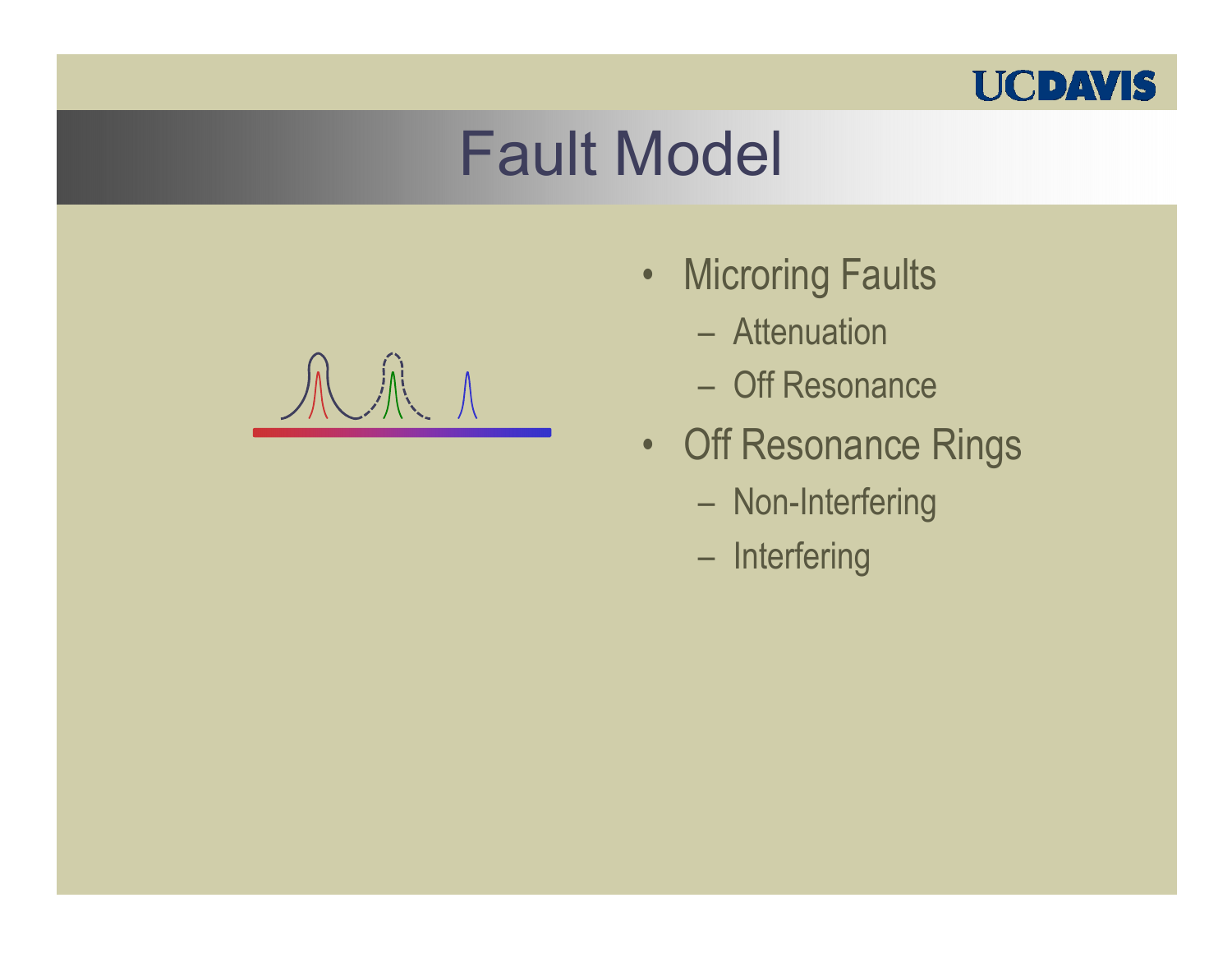

- Microring Faults
	- Attenuation
	- Off Resonance
- Off Resonance Rings
	- Non-Interfering
	- Interfering
- Waveguide Faults
	- Increased Attenuation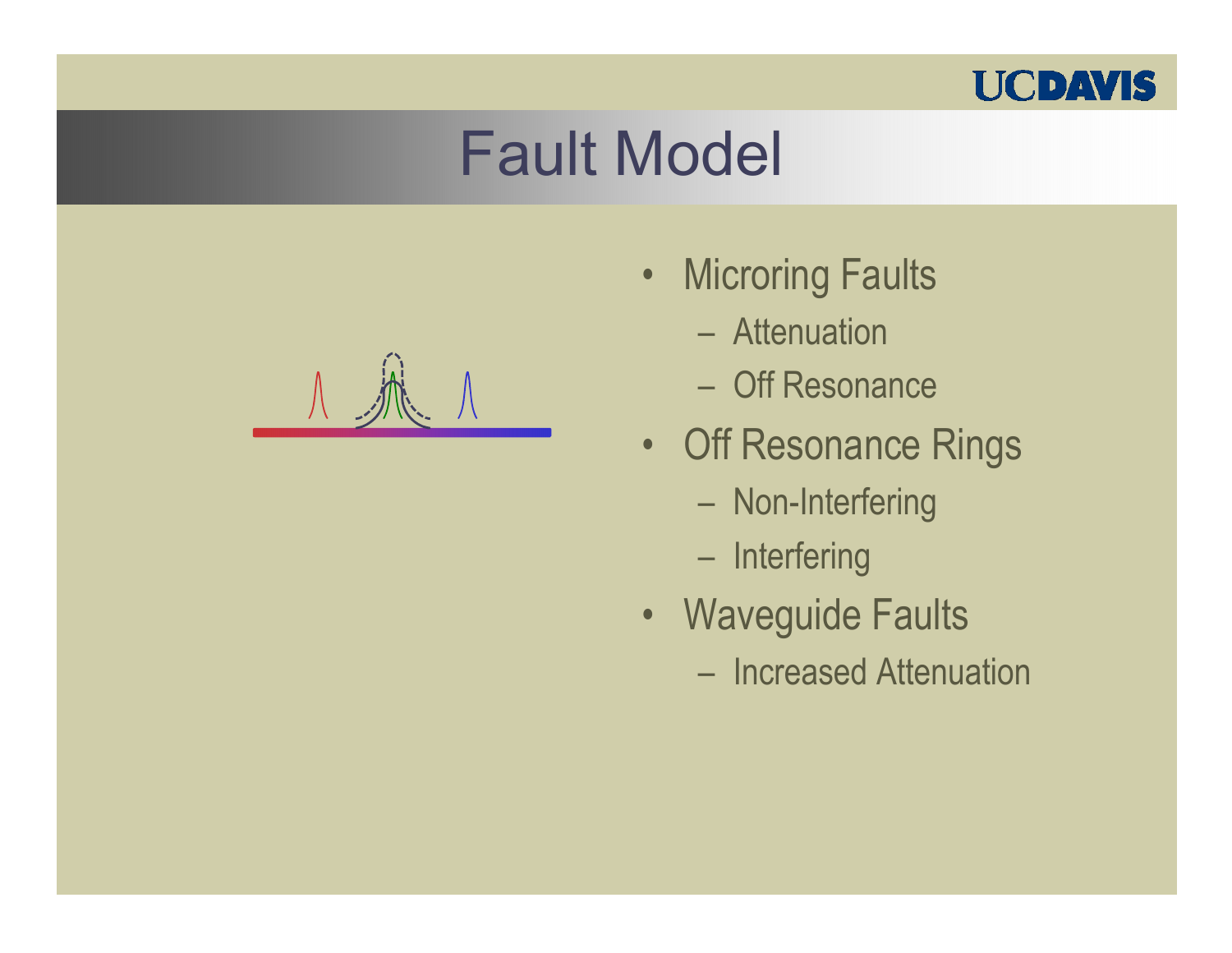### **Bit Errors**



- Non-Interfering Faults
	- Modulation Zeros
		- Stuck at One Faults
		- $0 \rightarrow 1$  Bit Errors
	- Modulation Ones
		- Stuck at Zero Faults
		- $\cdot$  1  $\rightarrow$  0 Bit Errors
	- Receivers
		- Stuck at Zero Faults
		- $\cdot$  1  $\rightarrow$  0 Bit Errors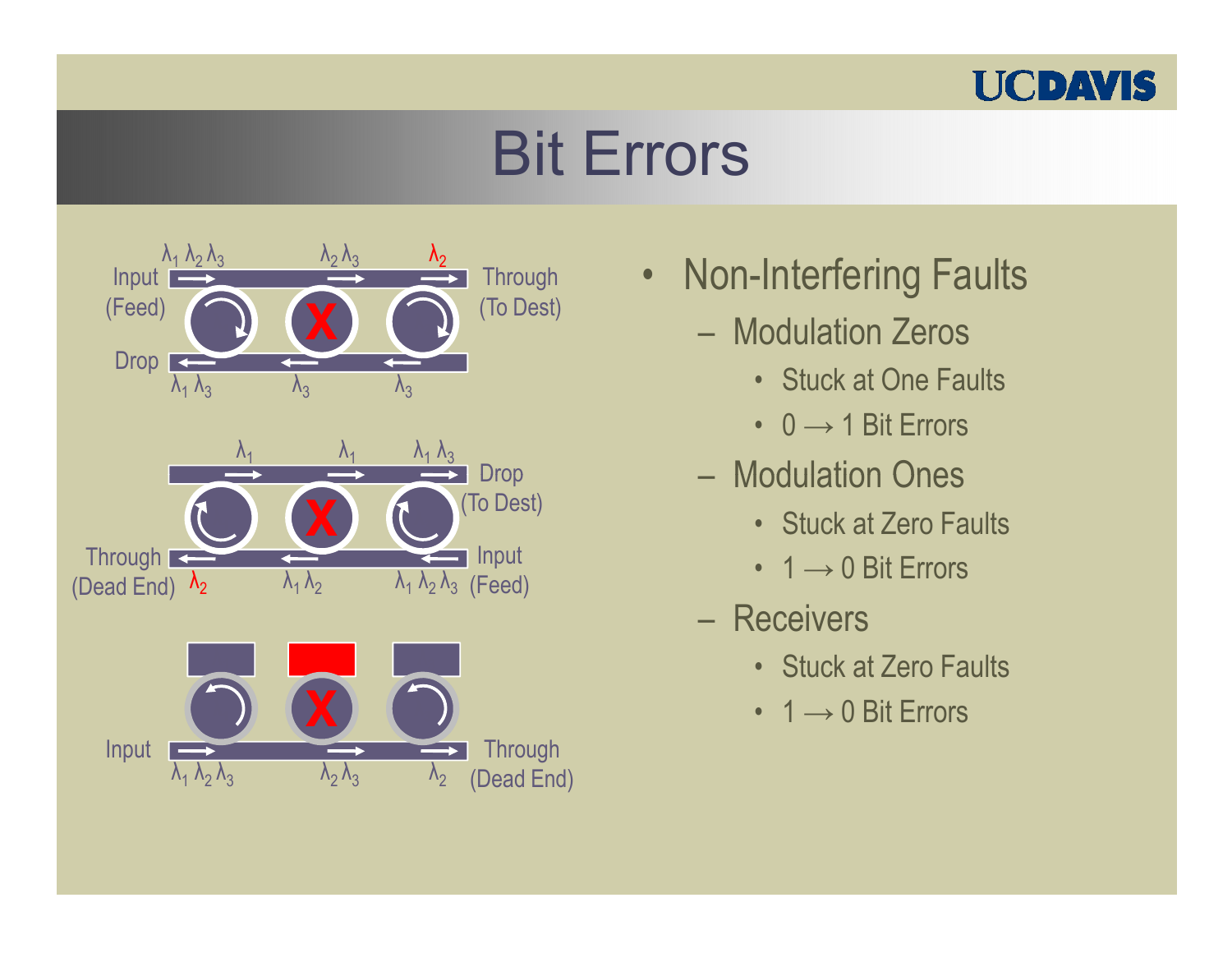### Bit Errors



- Interfering Faults
	- Modulation Zeros
		- Interfered Logical And
		- Interfering Stuck at One
	- Modulation Ones
		- lodulation Ones<br>• Interfered Logical Or
		- Interfering Stuck at Zero
	- Receivers
		- Interfered Stuck at Zero
		- Interfering RX Interfered Bit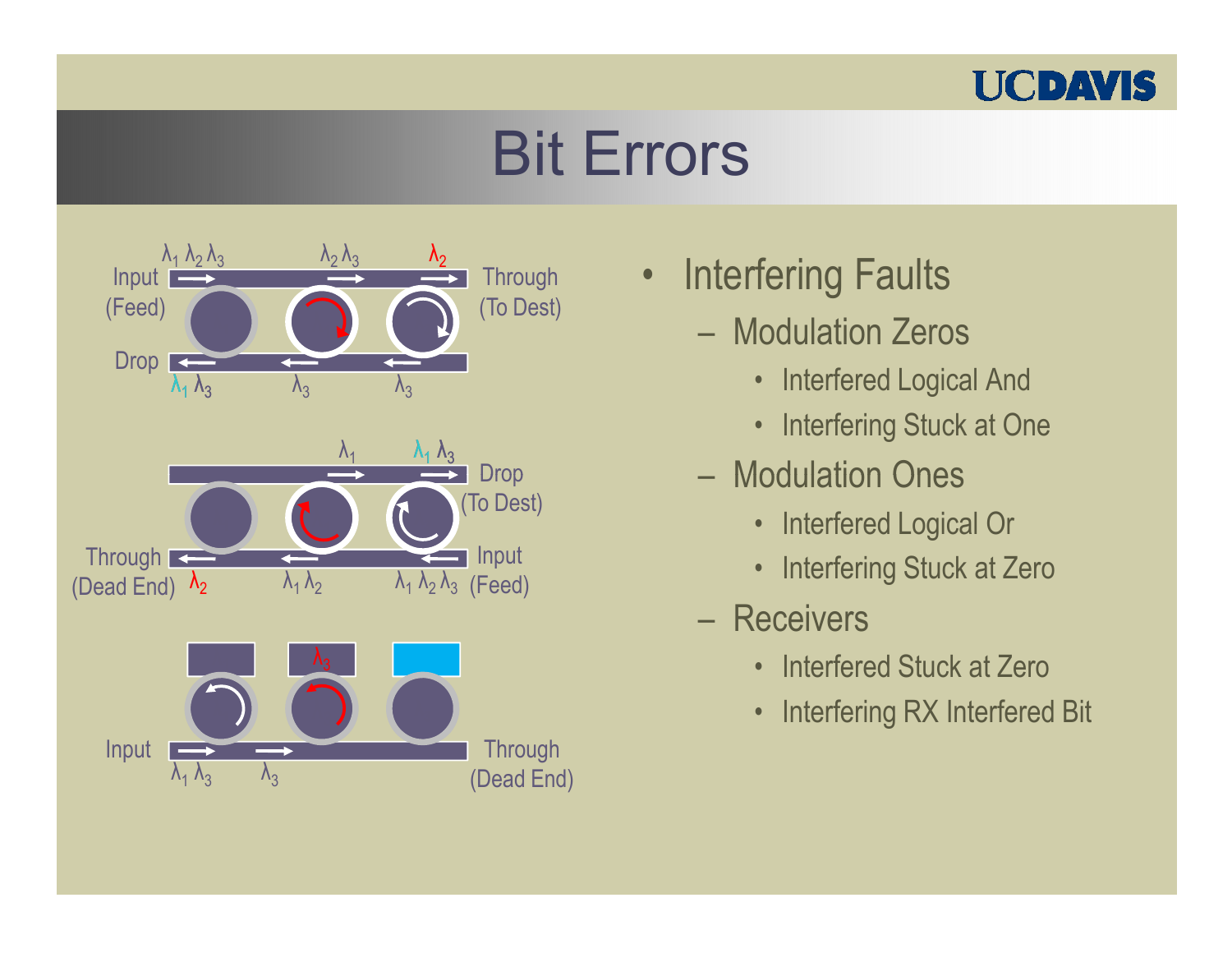

# **Asymmetric Errors**

- Eliminate Interfering Faults
- Structures with Same Bit Errors
	- Waveguides  $(1 \rightarrow 0)$
	- Receivers  $(1 \rightarrow 0)$
	- Modulating Ones  $(1 \rightarrow 0)$
- Asymmetric Errors Much Easier to Detect/Correct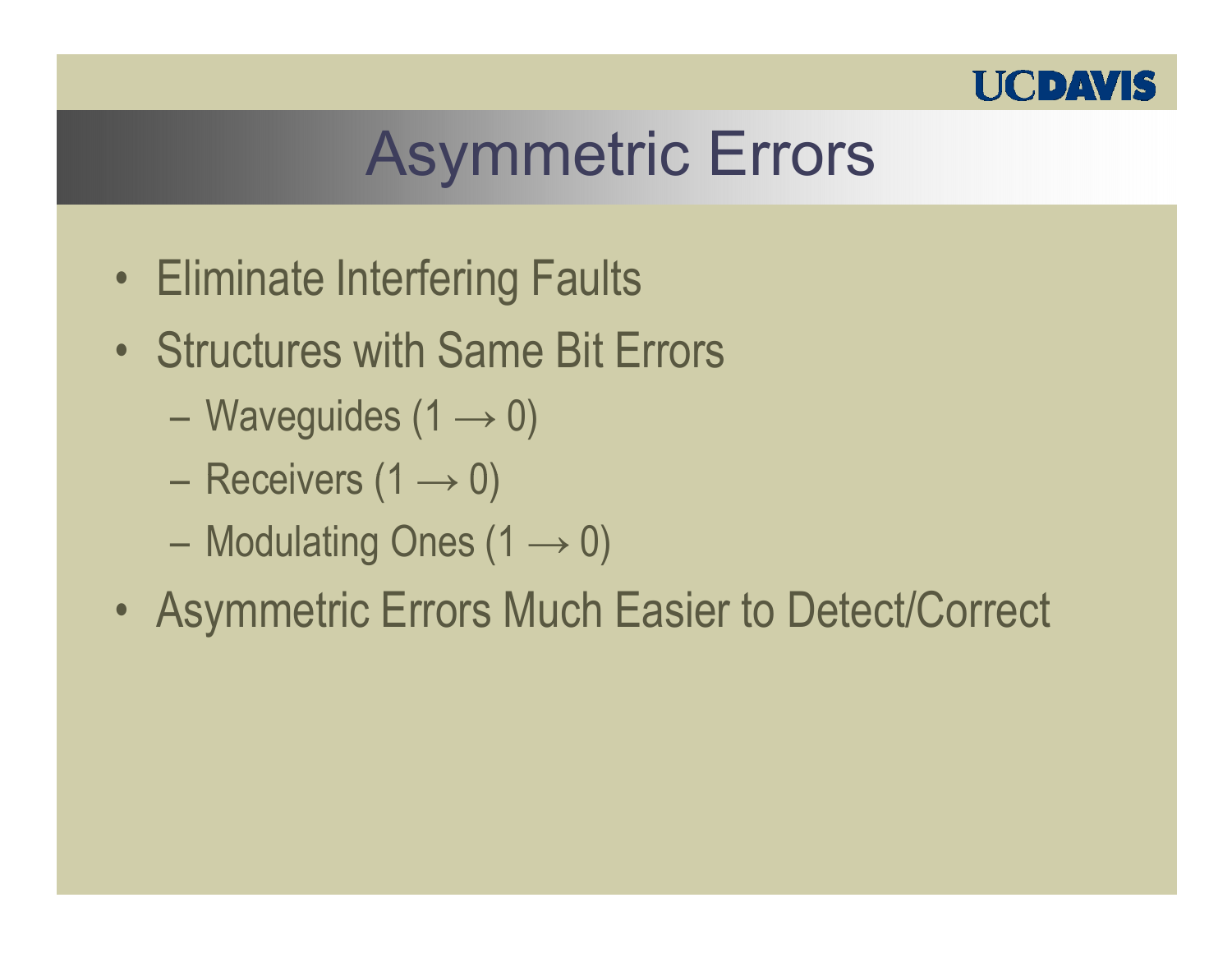

# Conclusions

- Trimming is Tricky Issue
	- Heating has Non-linear Relationship with Ring Count
	- Current Injection May Be Thermally Unstable
- Sliding Ring Window
	- Increases TCW
	- May Not Be Complete Solution
- Resilience in Photonic Networks